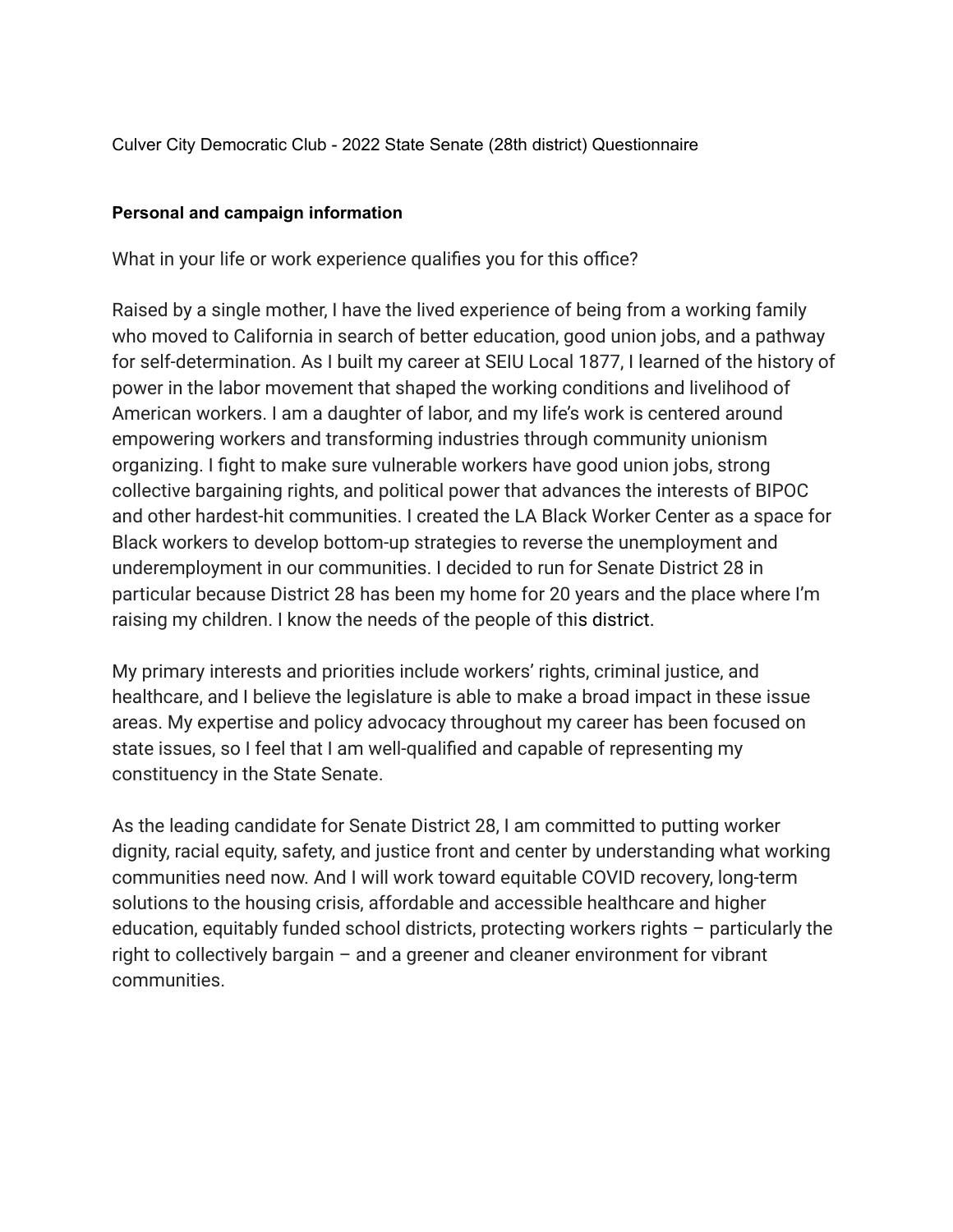What community organizations in your district have you worked with prior to starting your campaign? For how long and in what capacity?

LA Black Worker Center, Black Worker Hub for Regional Organizing, National Black Worker Center, Build Back Better for All Coalition, Working Families Partnership, LA County Workforce Development Board, LA Mayor's Employment Equity Commission, AFL-CIO Worker Center Partnership, Culver City YMCA, Building Healthy Communities South LA, Inadale Block Club, AYSO South LA Soccer League. I have been involved with all of these organizations for over 10 years. I've served as a volunteer, advisor, and member of their board of advisors. I have volunteered my time and skill set in nonprofit management, community organizing, and workers' rights to guide the goals and functions of these organizations.

How many signatures did you turn in to qualify for the ballot? I am currently in the signature collection phase of my campaign and have not finished my signature collection efforts.

How much money have you raised to finance your campaign? I have raised \$20,000 to date.

Who are your top three donors? Assemblymember Isaac Bryan Valerie Lynn Shaw Noah Zatz

How many unique donors do you have? The campaign has a total of 75 contributions, all from individuals.

What is the average donation amount? My donors contribute various amounts from \$15 to the max of \$4900. The average donation amount is \$125.

Have you pledged to neither seek nor accept campaign contributions from the following?

Fossil fuel entities?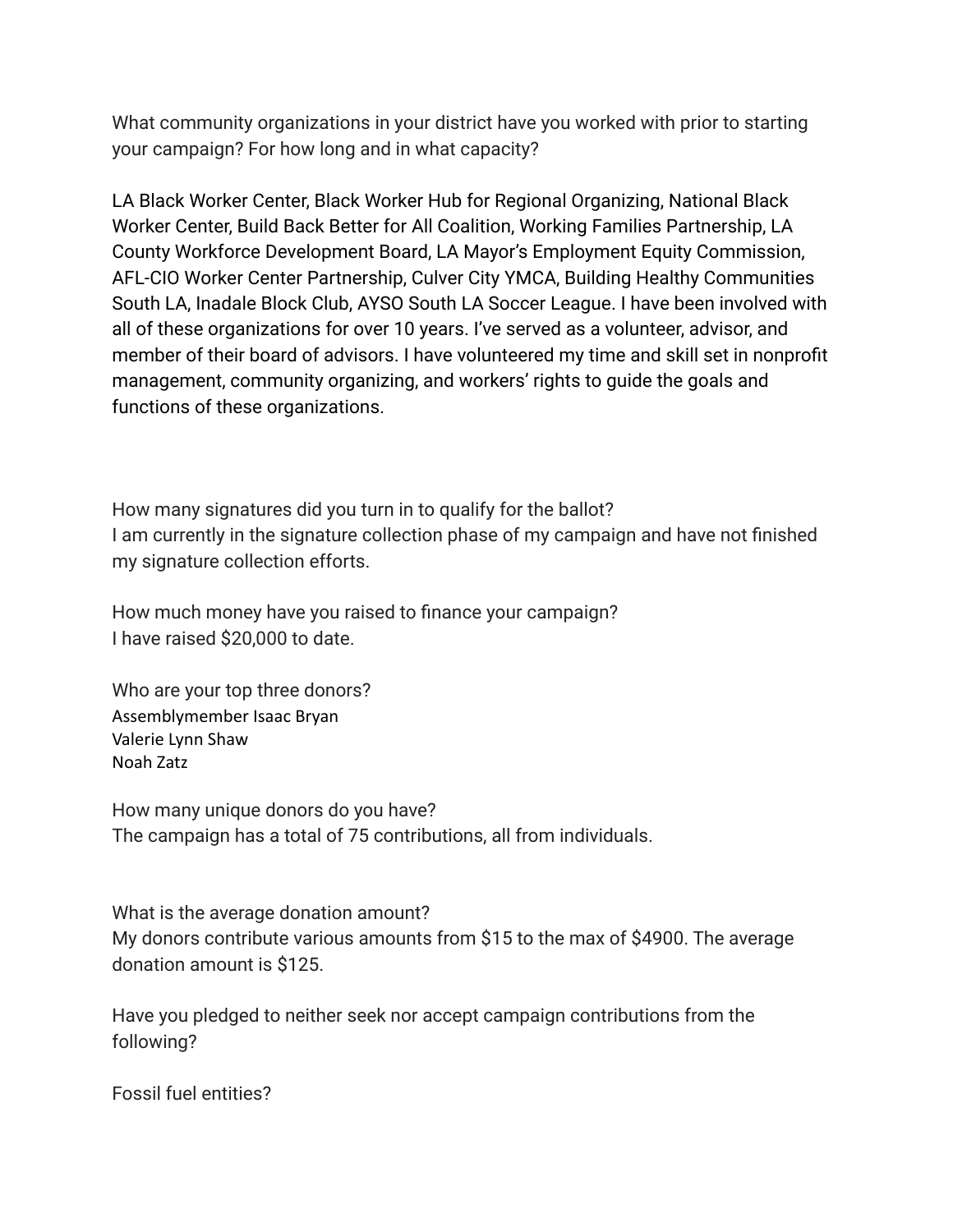Real estate developers and their landlord interests (California Apartment Association, the California Association of Realtors, and real estate investment groups such as Blackstone)

Yes

Any corporations or their PACs? Yes

If you would like to explain any of your answers to the above campaign contribution questions, please do so here.

I will not accept campaign contributions from law enforcement, corporations, real estate developers, or the oil industry. I want to be held accountable to the working families in my district and have the autonomy I need to support or oppose legislation affecting these special interests. I will accept campaign contributions from small Black and Brown owned businesses in my district. I will not engage with nor accept contributions from corporations, which have largely demeaned workers' rights and created vast economic inequity in our state. I am focusing my fundraising efforts on small and individual donations to ensure my campaign is community-funded and grassroots.

Will you seek or accept the endorsement from any of the following?

Fossil fuel entities?

No

Law enforcement entities? No

Real estate developers and their landlord interests (i.e. California Apartment Association, the California Association of Realtors, real estate investment groups such as Blackstone)? No

Any corporations or their PACs?

Yes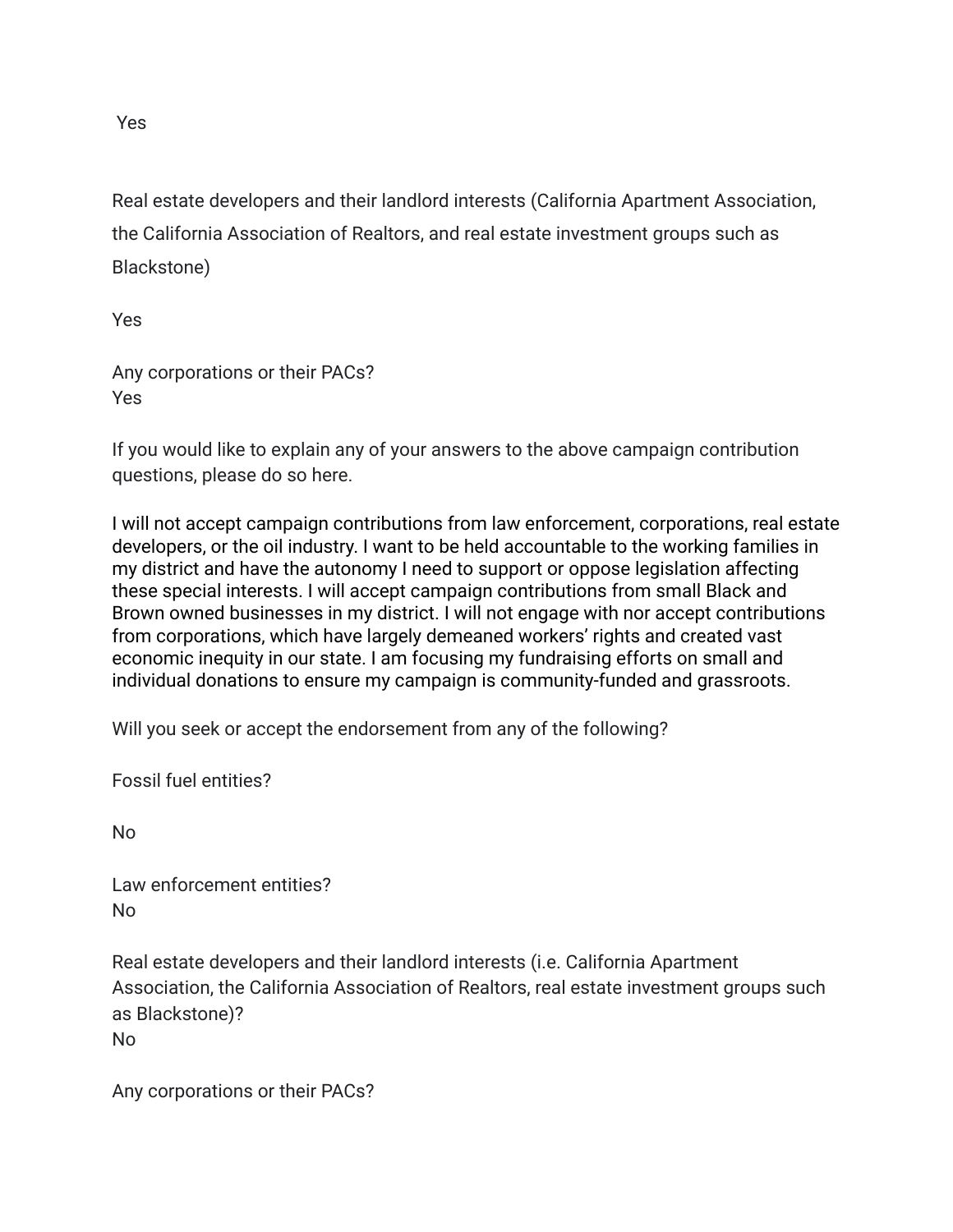If you would like to explain any of your answers to the above endorsement questions, you may do so here.

I will not accept endorsement from the aforementioned groups as I am committed to not accepting their campaign contributions, and I need to be free to oppose their policy positions if elected. I intend to remain accountable to my district and working families, so I must only accept endorsements that align with my values.

Please list significant endorsements you have received for this position Senator Sydney Kamlager Supervisor Holly Mitchell Assemblymember Isaac Bryan

If elected, what are your top 3 priorities and how would you go about achieving them?

The three most important things I hope to accomplish overall during this term are passing progressive justice reform bills, enhancing the right to collectively bargain, and devising sustainable housing solutions that will fully address our statewide housing crisis. We are currently facing a great regression, meaning, many of the hard-fought victories we achieved on progressive justice reform are being attacked and dismantled. Our two most progressive District Attorneys are fighting recall, and progressive justice reform bills in the legislature like SB 731 (Durazo) and AB 1127 (Santiago) did not have enough votes to get signed into law. As State Senator, I plan to author progressive justice reform bills that focus on: reentry after incarceration to give formerly incarcerated people a fair chance at rebuilding their lives, ending arbitrary sentencing, and limiting sentencing enhancements. I will build broad and robust coalitions that make these bills feasible and strong enough to pass in both houses. I will protect the right to collectively bargain in our state, starting with the state itself. I will pursue legislation that limits the government's ability to outsource labor by utilizing temporary contractors that destroy good union jobs and diminish unionization within the public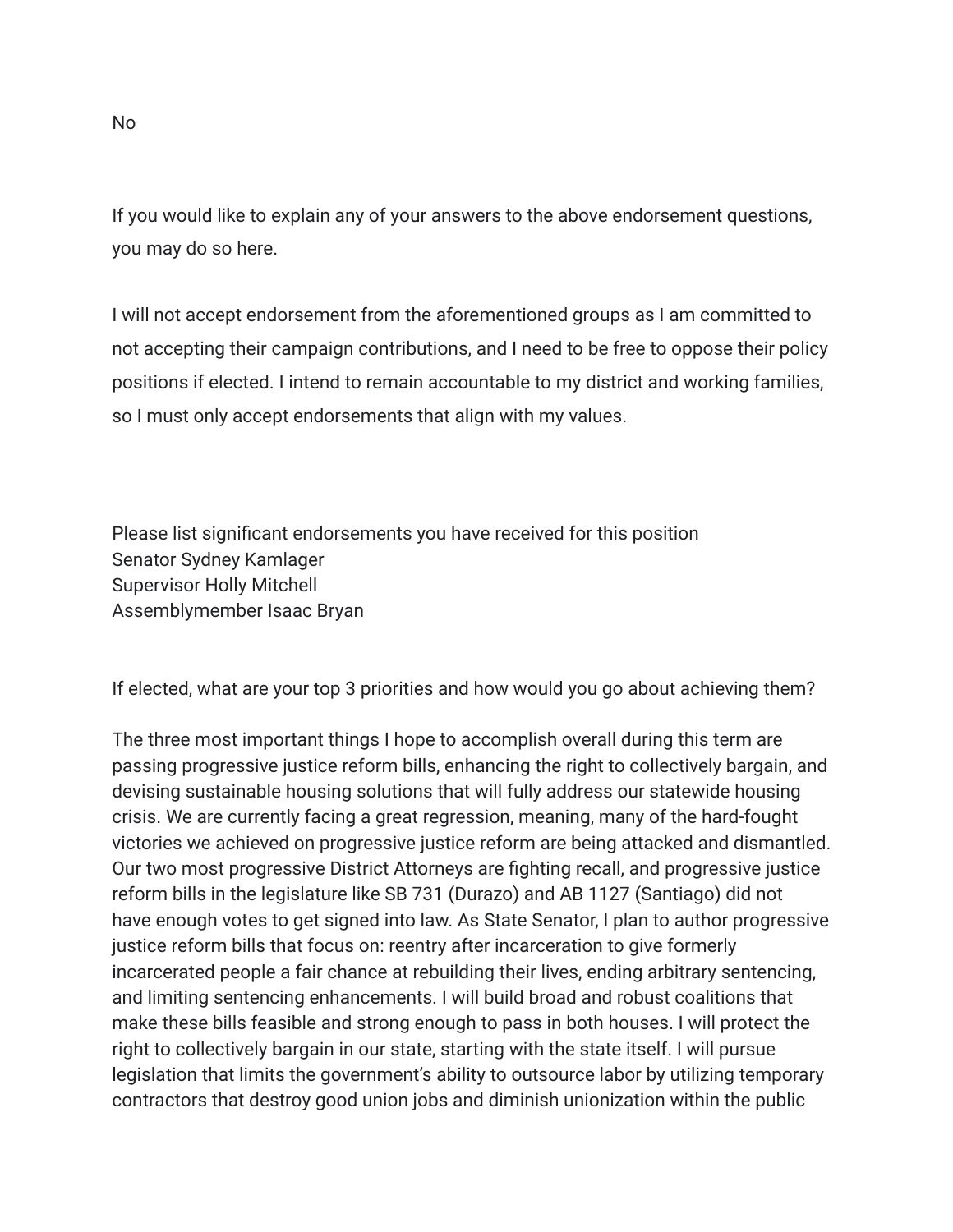jobs sectors. Finally, I am committed to finding solutions to pass housing policy at the state level. There are so many political standoffs between lawmakers, business owners, developers, and labor organizations that arrest progress on housing legislation. We need to act, and we need to act now. We cannot continue to fail Californians by allowing the housing crisis to grow. I will build coalitions between entities that typically do not work together, to figure out where the common ground is, and how we can share that common ground to move housing policy forward. My interests within housing policy will be coordinated around free services for all Californians on the streets, streamlining the funding process for affordable housing projects, and holding cities accountable that do not meet their affordable housing stock quotas annually.

The state is facing a housing crisis. What specific policies and bills do you support to address supply, stability, and affordability?

I support an array of policies and programs that address supply, stability, and affordability. First, we must address homelessness and the unhoused population directly. I support policies that provide integrated wraparound services to unhoused Californians to ensure that service delivery is consistent, effective, and accessible. Unhoused Californians need housing and services, and the state should engage in better coordination with L.A. County and the City of Los Angeles on provision of services and housing. Over the last five years, the state has sent billions to municipalities to address housing stock and coordinated services, and there is not much to show for it. I support bills like AB 215 (Chiu), which strengthens the ability of California's Housing and Community Development Department [HCD] and the Attorney General to enforce housing laws, prosecute violators, and hold municipalities accountable. Our housing crisis is statewide, and all cities must do their part to expand our housing stock. I also support AB 1398 (Bloom), which revises the penalty for cities who do not meet their housing element plans. I support AB 447, which expands the low-income housing tax credit, will promote homeownership for working families, and provide adequate tax incentives to them. As a daughter of labor, I am a strong supporter of workforce housing. I supported AB 787, which makes it easier for municipalities to have deed-restricted or workforce development housing projects and count those units toward their housing element goals. I believe housing policy and environmental justice go hand-in-hand, so I am a strong supporter of AB 345, which requires the Natural Resources Agency to create an environmental justice program, reinforcing setbacks and giving environmental justice organizations a role in rulemaking around environmental standards for housing developments. We need changes in zoning laws, reinforced rent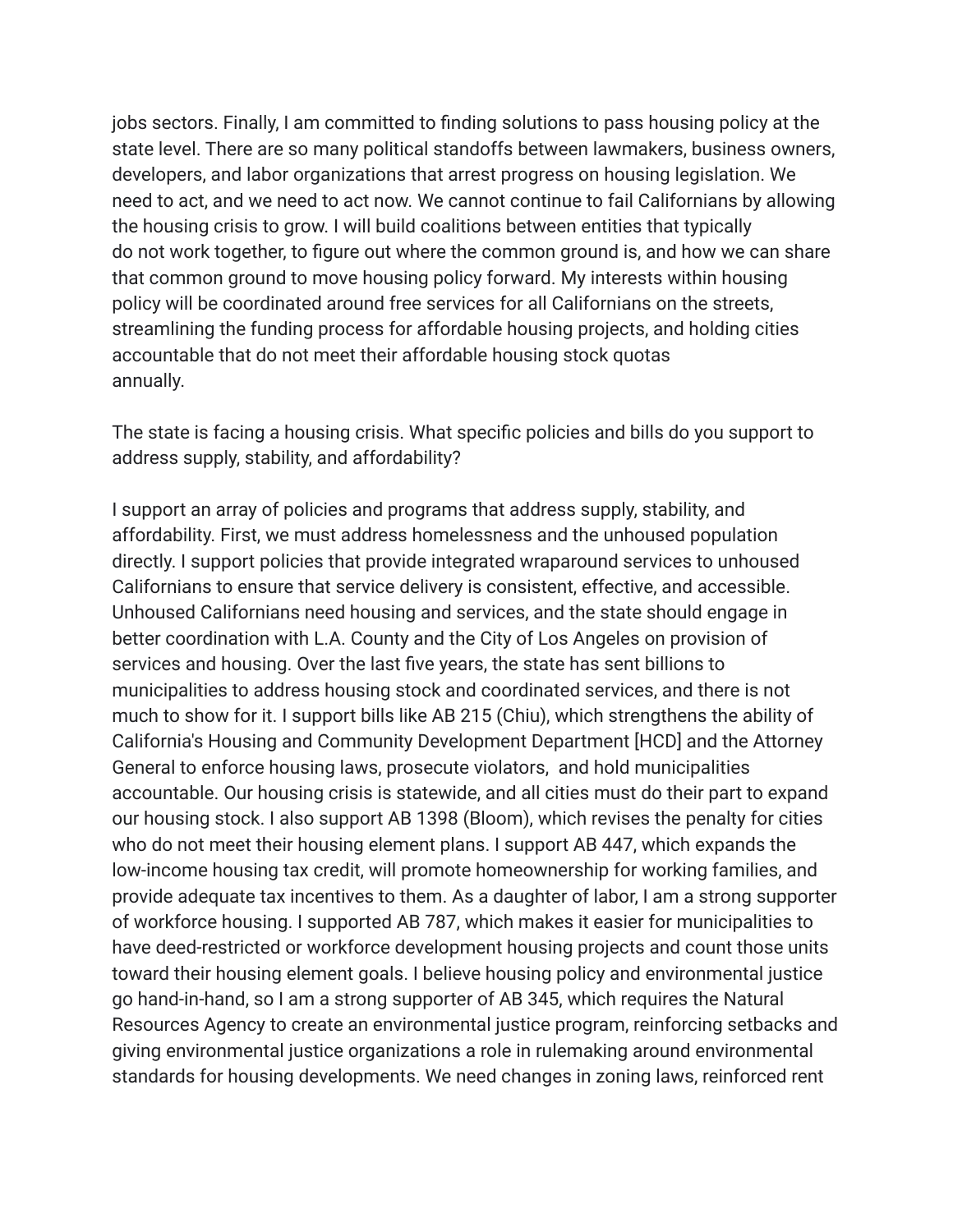control, and more transitional housing to thoroughly address our housing crisis. I plan to address all of these issue areas as State Senator.

How can the state support cities in creating affordable housing supply?

I am fully qualified and ready to address California's housing crisis. I am staunchly opposed to the culture of inaction and avoidance that has emerged in the state legislature and at the local level. I support changes in zoning laws that will make it easier to develop housing, particularly multifamily housing, in all parts of California. California's zoning laws earmarked far too much of our housing stock as single-family and far too little as affordable multi-unit housing. This has proven to be antithetical to the state's housing needs. I support increasing the amount of transitional housing available to house the homeless. I will support legislation that also provides funding for wraparound services for the unhoused population, because we need to pair housing with services to set our unhoused neighbors up for success. I staunchly oppose policies that make it impossible for transitional housing to be built in neighborhoods across our state, due to NIMBYism. I will support policies that enhance local and state control to build transitional housing projects in a fraction of the current time it takes. I will be a strong supporter of rent control that is proven to keep renters from slipping into homelessness. I am very opposed to luxury housing being the only types of projects that can get quicker approvals, as this hikes the rents of the neighboring developments. I believe a mix of rent control and guaranteed income is critical to enhance our social safety net and keep our renters housed.

## What kinds of housing subsidies do you support?

I support Section 8, low-income public housing and the low-income tax credit. These subsidies are critical to the survival of low-income, Black, Brown, and queer communities. If elected, I will work to protect and expand these housing subsidies and also consider creating new ones at the state level. Housing is the most expensive and recurring expense working families face, and we must provide government programs and resources to make it easier for families to remain housed.

Do you support split roll legislation? (use 'other' if you wish to elaborate) I support split-roll legislation, and I was a strong supporter of Proposition 15. Prop 15 would have assessed commercial properties at their market rate instead of their purchase price to generate new revenue for schools. It is time to close the corporate tax loophole, which leads to corporations not paying their fair share into the funding mechanisms for public schools. If elected, I will work to uplift the ideals of Prop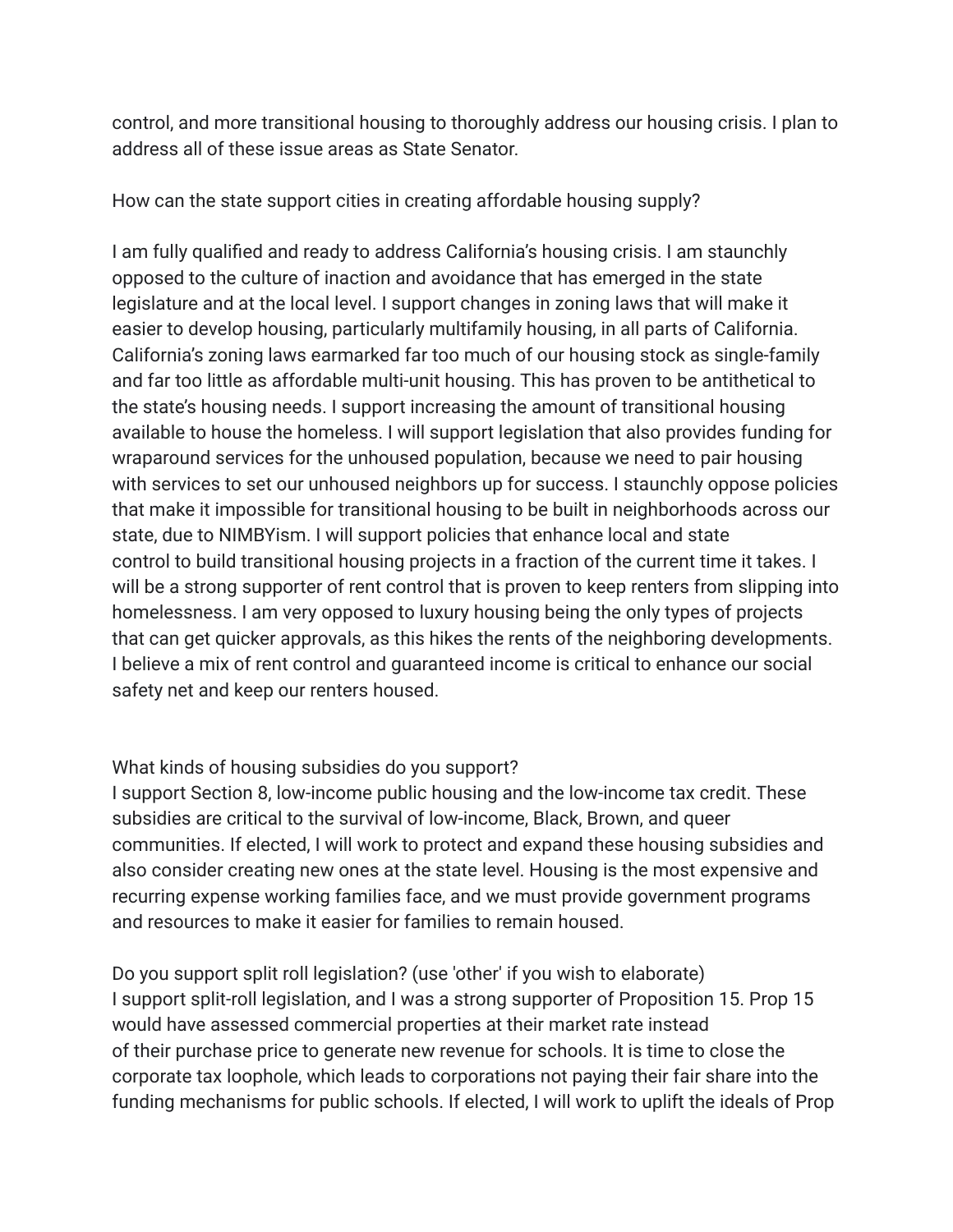15 and will support future state legislation that create split-roll systems to fund our schools and diversify funding streams into the General Fund.

Do you support a vacancy tax?

I would support a vacancy tax. With the rise of foreign and corporate investment in our state, it is critical that we collect tax revenues on vacant units and lots and sufficiently fund affordable housing projects. The devastation of our housing crisis is far-reaching, and we should not allow vacant lots and units to go undeveloped and uninhabited. I believe a vacancy tax that doesn't exempt commercial property is one appropriate way to address the affordable housing emergency working families face today.

Select the following land use reforms you pledge to support even if residents in your local community are opposed? \*

end exclusionary zoning rezone single family home communities mixed income housing: **support** abolish parking minimums: **support** establish parking maximums reduce the minimum lot size for development: **support** Other:

Do you support a repeal of Costa-Hawkins? Yes

Do you support Ellis Act reform? Yes

Do you support municipalities using mechanisms within SB9 and SB10 to opt out of the upzoning mandated within them?

No. I support state-mandated upzoning, however, I believe these mandates need to be equitable. It should not just be Black and Brown communities that are expected to adhere to zoning laws that create more housing stock by upzoning. I support mandatory inclusionary housing in wealthy, majority-white neighborhoods. I also support requiring developers to include below market-rate units or contribute to an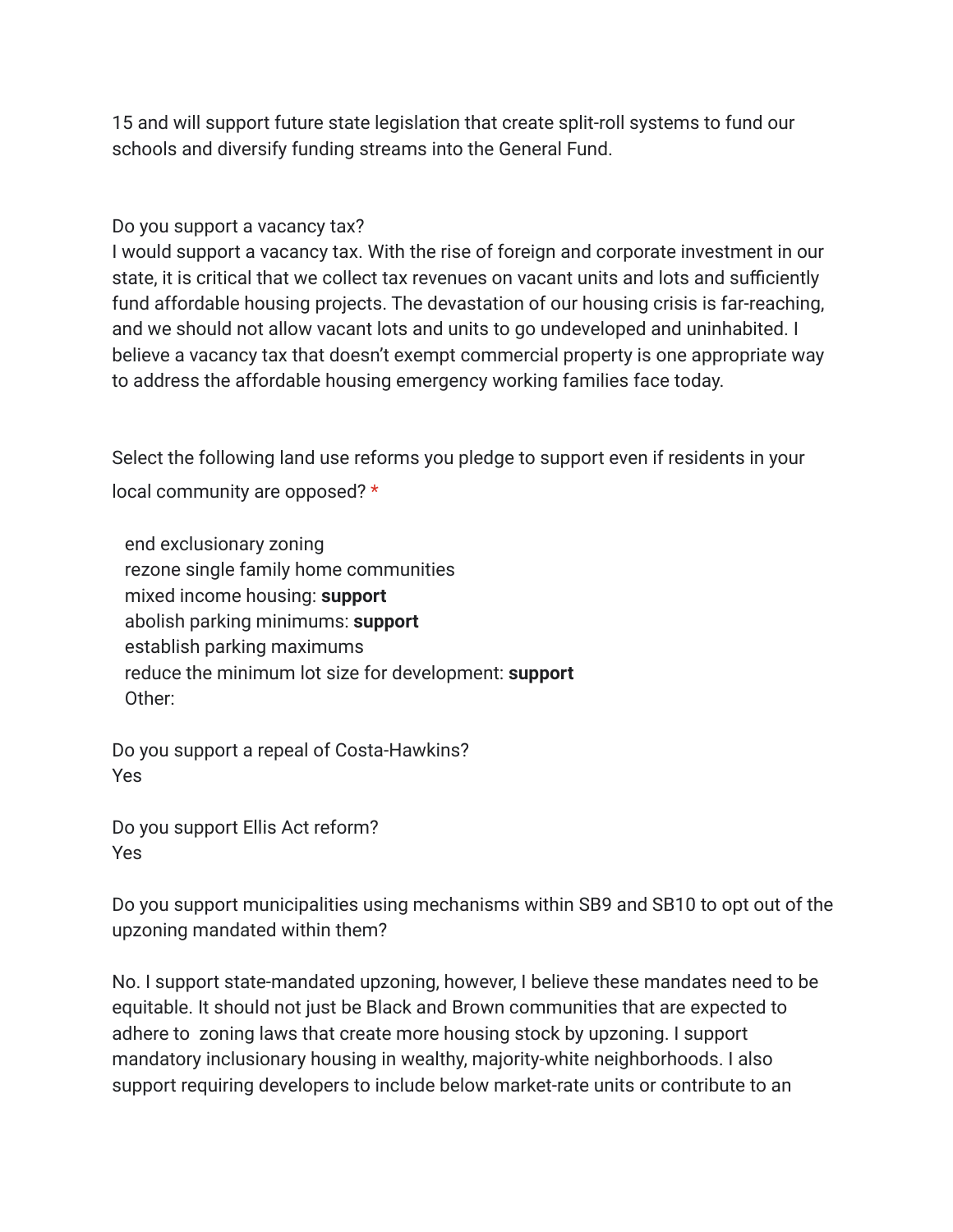affordable housing fund. Limiting how much inclusionary housing and multifamily units can be developed in wealthy neighborhoods drives up property value and increases social, racial, and income inequity. All communities should bear the weight of these solutions to our affordable housing crisis, and affordable housing should be developed in affluent neighborhoods with equal urgency . I will support upzoning policies only if there are reinforcements built in that do not leave BIPOC communities as the only communities burdened by upzoning to address the housing crisis.

Do you support a ballot measure that would completely restore all zoning authority to municipalities?

I would oppose a ballot measure that would completely restore all zoning authority to municipalities. Municipalities should have partial authority over zoning decisions, but the state must also protect its ability to enact housing policy in broad strokes. And we need better coordination among state, county, and city governments.

What approaches to addressing homelessness do you favor? As a labor organizer, I have fought to end California's housing crisis that disproportionately impacts working families, particularly in BIPOC communities. I have advocated for workforce housing, increased wages to meet the cost of living, and pathways to homeownership for first-time buyers and working families. As a State Senator, I will support changes to zoning laws that allow for more multifamily developments, increasing state and local funding for affordable and public housing projects, identifying vacancies and unused land, implementing minimum percentage quotas on affordable housing units for new development, and speeding up approval processes to get housing built. I will work with local governments to figure out a more efficient way to fund affordable housing projects that currently require up to six different funding streams and red-tape approval processes. I will champion expanding tenant rights, preventing landlords from hiking rents, and ensuring these efforts are enforced within municipalities. I will build coalitions to create more family-sustaining jobs and to protect skilled labor in the construction workforce and their union memberships. We must expand the infrastructure for transitional housing to get unhoused people sheltered as quickly as possible. I will also support making sound investments in wraparound supportive services to ensure people receive adequate treatment and mental health services. I will advocate for vigorous and robust discrimination enforcement against housing and employment practices that fuel the housing crisis in our communities.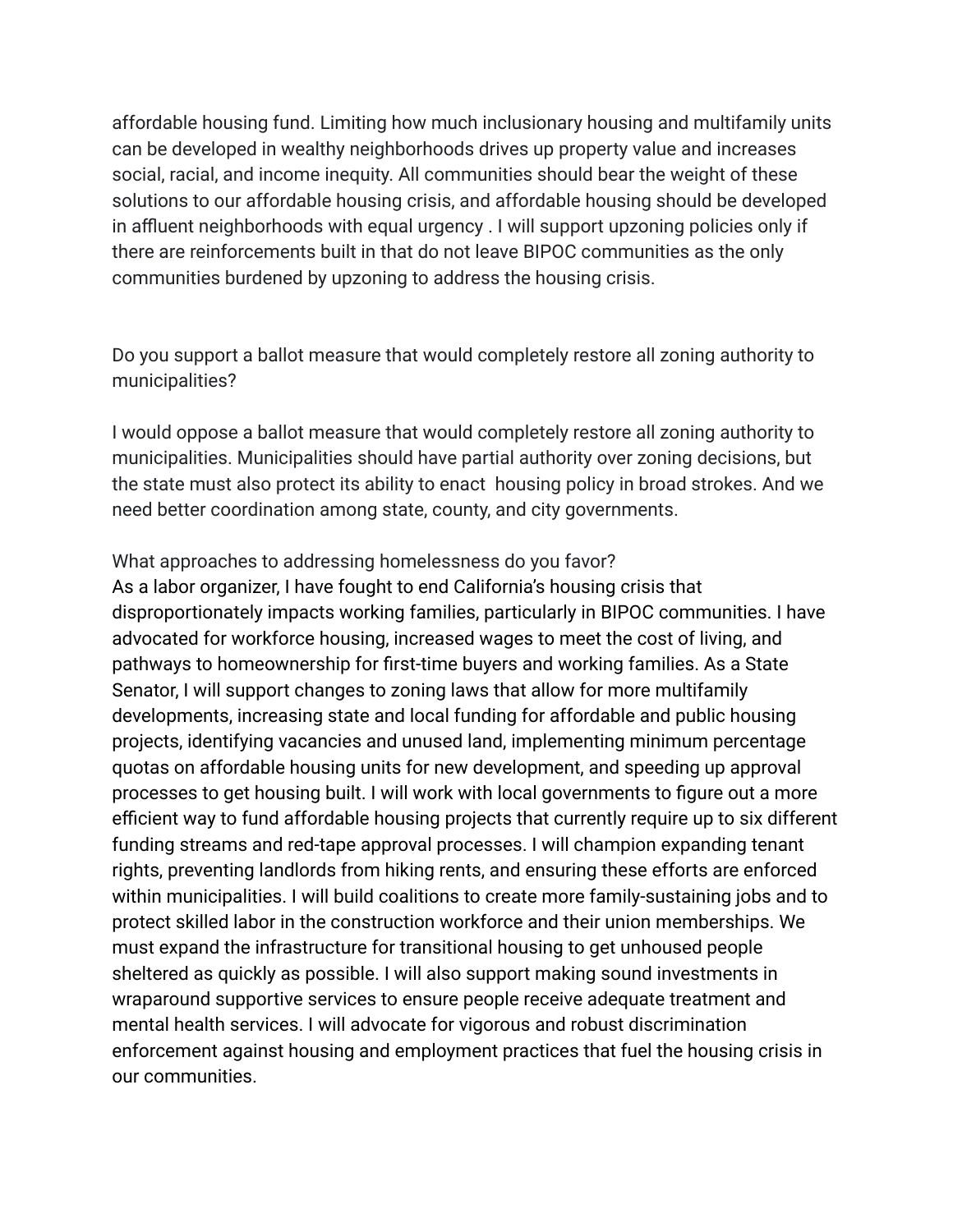Do you support local ordinances prohibiting street camping? \*

Y/**N**

Do you support a housing guarantee? **Y**/N

Do you support penalizing landlords who refuse Section 8 tenants? **Y**/N

If you support the Green New Deal, what GND policies could you implement in your district? What tools would you use to set targets in line with science, and to make sure targets are hit?

To make urgently needed headway on environmental policies, I support a California Green New Deal that prioritizes environmental justice and workers' rights. I believe California should take the lead on President Biden's Justice40 initiative, which promises 40% of federal investment in climate and clean energy to benefit hardest-hit communities. Some of these communities are in my district and could benefit from this federal and state investment. The state can leverage these federal dollars to fund a statewide Green New Deal that centers the needs of Black and Brown communities that often have the closest proximity to industrial polluters. I would support the creation of a statewide task force with community members, agency heads, and labor representatives tasked with providing a concrete phase-out plan to guarantee the state delivers on decarbonization benchmarks. I would work to ensure members from BIPOC communities in my district are on the task force and have an opportunity to participate. I would utilize the Community Economic Resilience Fund (CERF) and make budget requests to fund organizations and programs in my district that directly combat environmental racism, particularly around the Inglewood Oil Field. I would work to phase out urban oil fields like the Inglewood Oil Field as well as the Playa Vista natural gas facility. I support the City of LA's motion to phase out oil drilling in the city. Most importantly, I would work to create urgency around climate legislation in Sacramento. On environmental policy, we keep kicking the can down the road for other generations to address , and we are falling further behind on climate goals. I will push to move phase-out deadlines to be the fastest possible deadlines legally allowed and demand that we are not wasting time on bureaucracy.

What issues of environmental racism affect your district, and how would you attempt to correct these historical injustices? How will you work to protect frontline communities?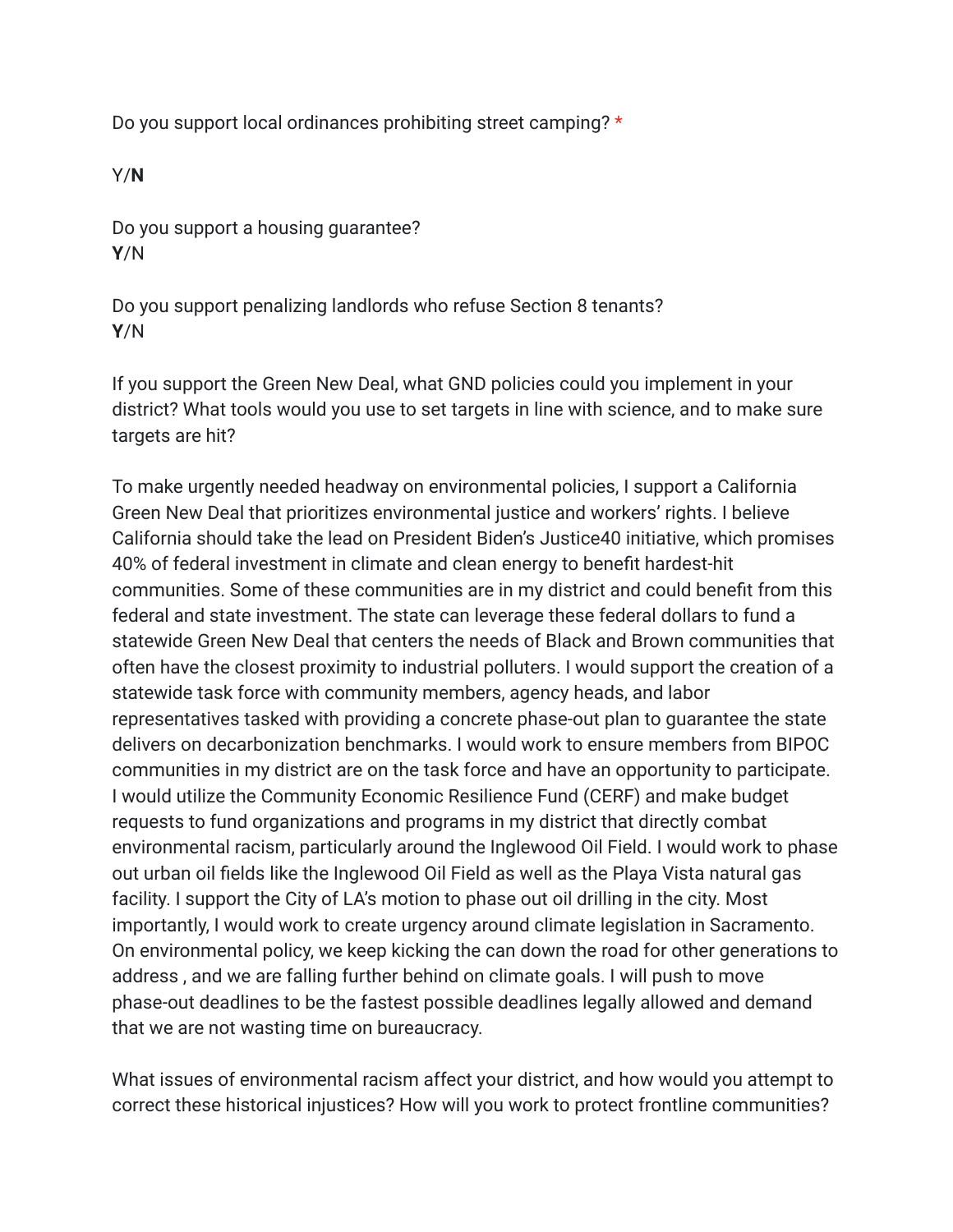The greatest environmental racism concern in SD 28 is the Inglewood Oil Field, which is the largest oil field in an urban area in the country, with 1 million people living within 5 miles of its boundary. This extractive activity poses significant health risks to all the residents who live in fenceline communities near the oil field. I support an end to the destructive environmental practices of oil drilling that pollute both urban and rural neighborhoods and cause life-threatening and chronic diseases to the community. I support 2,500-foot setbacks from homes and workplaces that will ensure our hardest-hit communities are protected from the worst effects of oil drilling's dangerous pollution. If elected, I will work alongside STAND-LA, a coalition fighting to shut down and clean up as fast as possible the Inglewood Oil Field. As a labor organizer, I support a just transition for all workers at the Inglewood Oil Field, to ensure working people aren't left without a source of income and that those workers are upskilled to work in sustainable industries.

Do you support electrification of residences? (removing gas appliances, etc.) (use 'other' to elaborate if needed)

**Y**/N

Do you support a net zero or carbon negative standard?

**Y**/N - I support a net zero standard, however, it must include a just transition for all workers.

Do you support closing the Playa Vista natural gas facility?

**Y**/N

Do you support a state takeover of PG&E?

**Y**/N - I support a state takeover of PG&E, but this plan must protect and not displace workers.

Do you support penalizing users of rooftop solar?

Y/**N**

How would you support a just transition to a green economy without penalizing workers?

I support measures to reduce greenhouse gas emissions in all communities and by all polluters. Greenhouse gas emissions disproportionately impact workers of color and communities of color. As State Senator, I will support policies that aggressively reduce greenhouse gas emissions in all industries and also ensure that workers are transitioned to the green economy. I will support policies that move quickly to meet the immediate environmental needs of our state and also provide a strategic plan to transition jobs for workers. I will work to create a statewide Just Transition Task Force, similar to the one created by the L.A. County Board of Supervisors, focused on priority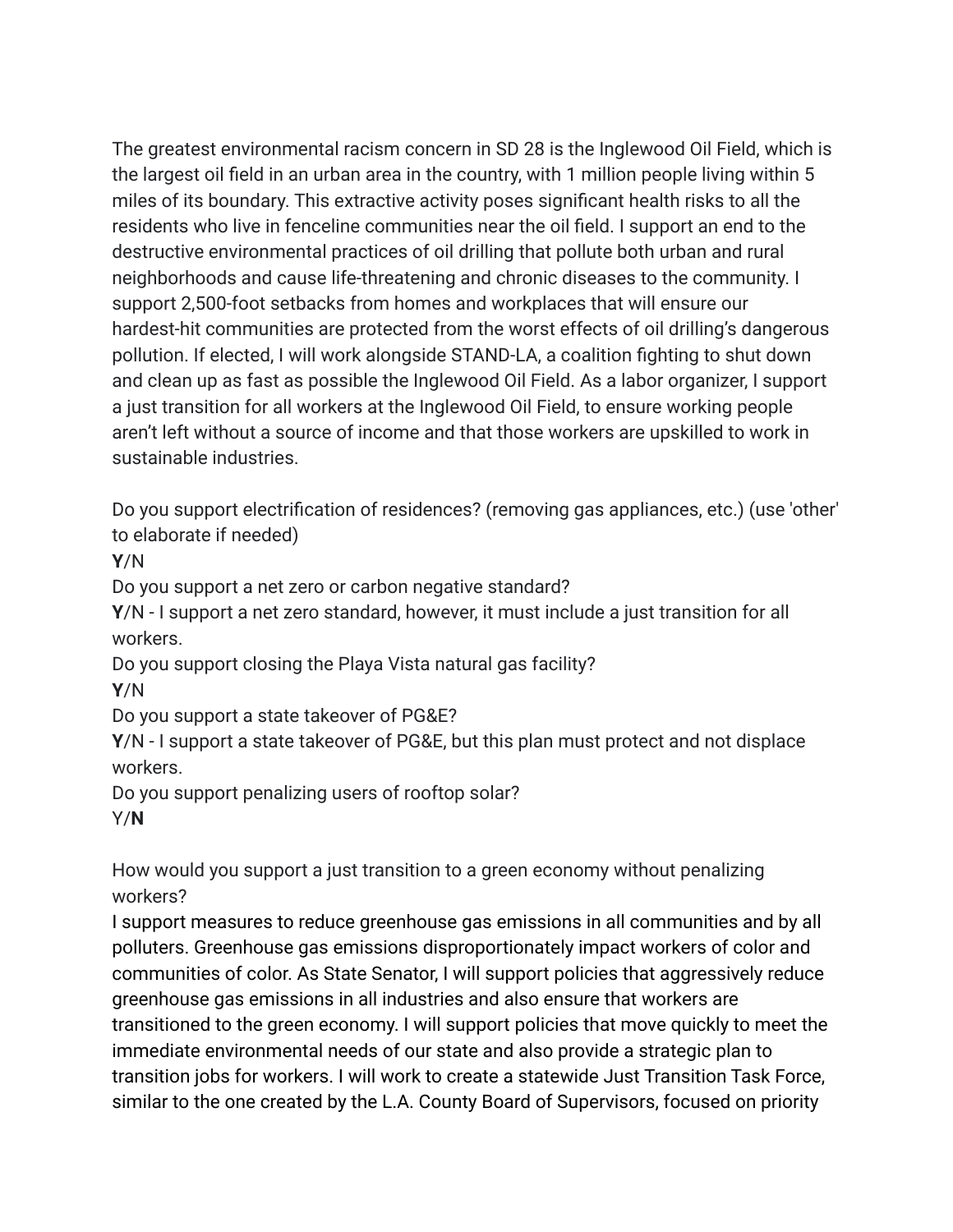employment of displaced workers. I believe we can move into the green economy without losing a single job.

Do you oppose the privatization of the water supply? What policies should be implemented right away to address water shortages, privatization, and guarantee safe and clean water for all communities?

I staunchly oppose the privatization of water supply. I support legislation that creates additional oversight over local water boards, which have proven to be increasingly unethical and lack transparency. We must pass more water recycling mandates, especially in the agricultural industry. We must provide incentives to businesses of all sizes to recycle their water supply. I support creating more water recycling systems for residential properties, especially in urban centers. I support expanding rainwater catchment in both the public and private sectors, to make more efficient use of what little rain we do get. Water privatization will exacerbate our climate crisis and destroy good union jobs.

## What is your position on desalination?

While desalination presented as a sustainable solution to the water crisis, many studies have shown that its adverse effects outweigh its positive impacts. Desalination could lead to increased greenhouse gas emissions and fossil-fuel dependency. While we do need immediate solutions to the water crisis, I do not believe desalination is one of them. The named adverse effects outweigh the good of the practice, and could once again introduce polluting activities that will need to be phased out.

Do you support Medicare for All? Yes

Given the lack of action on Medicare for All at the federal level and recent failure of AB1400, what role do you think California state representatives should play in providing universal health care to people living in California? If yes, what will you do in the Assembly to help convince other members to support universal healthcare in CA?

I am in favor of a publicly administered, universal healthcare system. If elected, I will be a "yes" vote on a bill like AB 1400. As a labor organizer, I believe it is time to remove healthcare from the negotiating table, and transition California to a single public program that is funded through progressive taxation. I support AB 1400's progressive taxation, as it removes the tax burden from working families who are already subsidizing healthcare for the entire nation. As State Senator, I will be a loud and ardent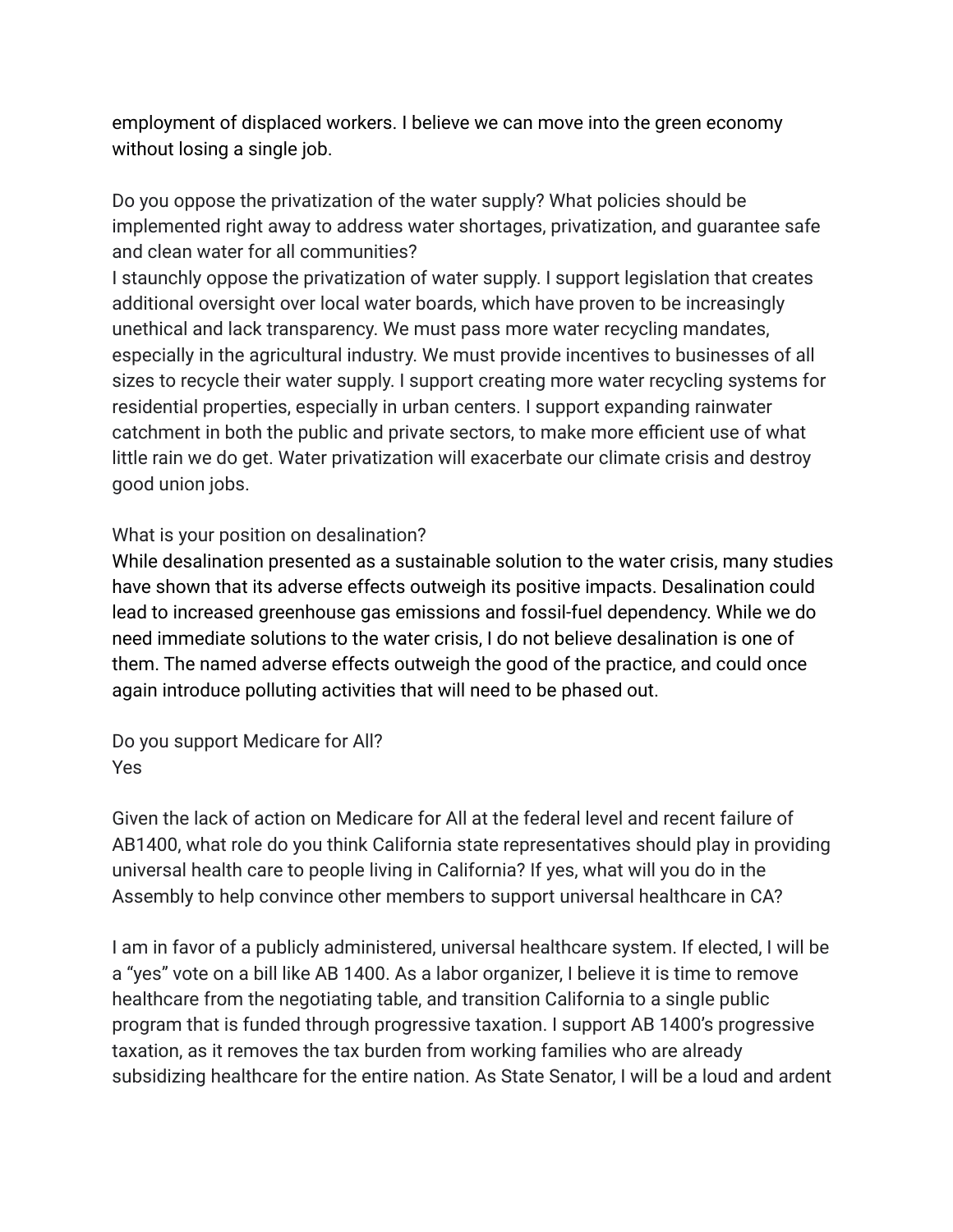champion of passing California single-payer healthcare for all legislation and I will use my voice and my vote to ensure passage and thorough implementation of the law.

The LA County Jail is the largest mental healthcare provider in the nation. How would you work to replace this punishment apparatus with prevention and treatment?

The first step is to stop criminalizing poverty. Poverty often manifests in an array of mental health issues leading to severe dysfunction, depression, and drug addiction. I will support policies that place care over cages and make incarceration the last resort. We must rebuild our mental health infrastructure by investing in mental health practitioners in all communities and all specialties. Rebuilding our mental health systems will create good union jobs and expand access to mental health treatment in working communities. We must also implement universal healthcare, as lack of insurance coverage is the top barrier to receiving mental health treatment.

What are the most important policies that can be enacted to improve child welfare and maternal health?

The best way to improve child welfare and maternal health is to focus on Black working families and Black prenatal, childbirth, and postpartum care. We must end the practice of ripping BIPOC families apart and not providing them the services or resources needed to support healthy environments and family reunification. As State Senator, I will support audits of county child and family services departments to determine disparities in outcomes between Black and non-Black families. We must hold county departments accountable for adopting an equitable framework to social work and family services. We must create more accountability measures for negligent clinicians that do not provide safe treatment to people in childbirth and also provide more education to women on how to protect themselves and their children from poor birth experiences. As State Senator, I will fight for funding for doula and assisted birth programs that are proven to create better birth outcomes and lower Black maternal mortality.

How should California strengthen its paid family leave program/policies?

First, we must make paid family leave programs and policies longer and easier to accrue. Families in need of paid family leave often need it for at least six to eight weeks, and many employers do not offer it at that duration. We must also expand the events that can qualify someone for paid family leave, such as deaths, illnesses, disabilities, and births. As a labor organizer, I view paid family leave as a critical component in compensation packages, and I will work to expand it as a State Senator.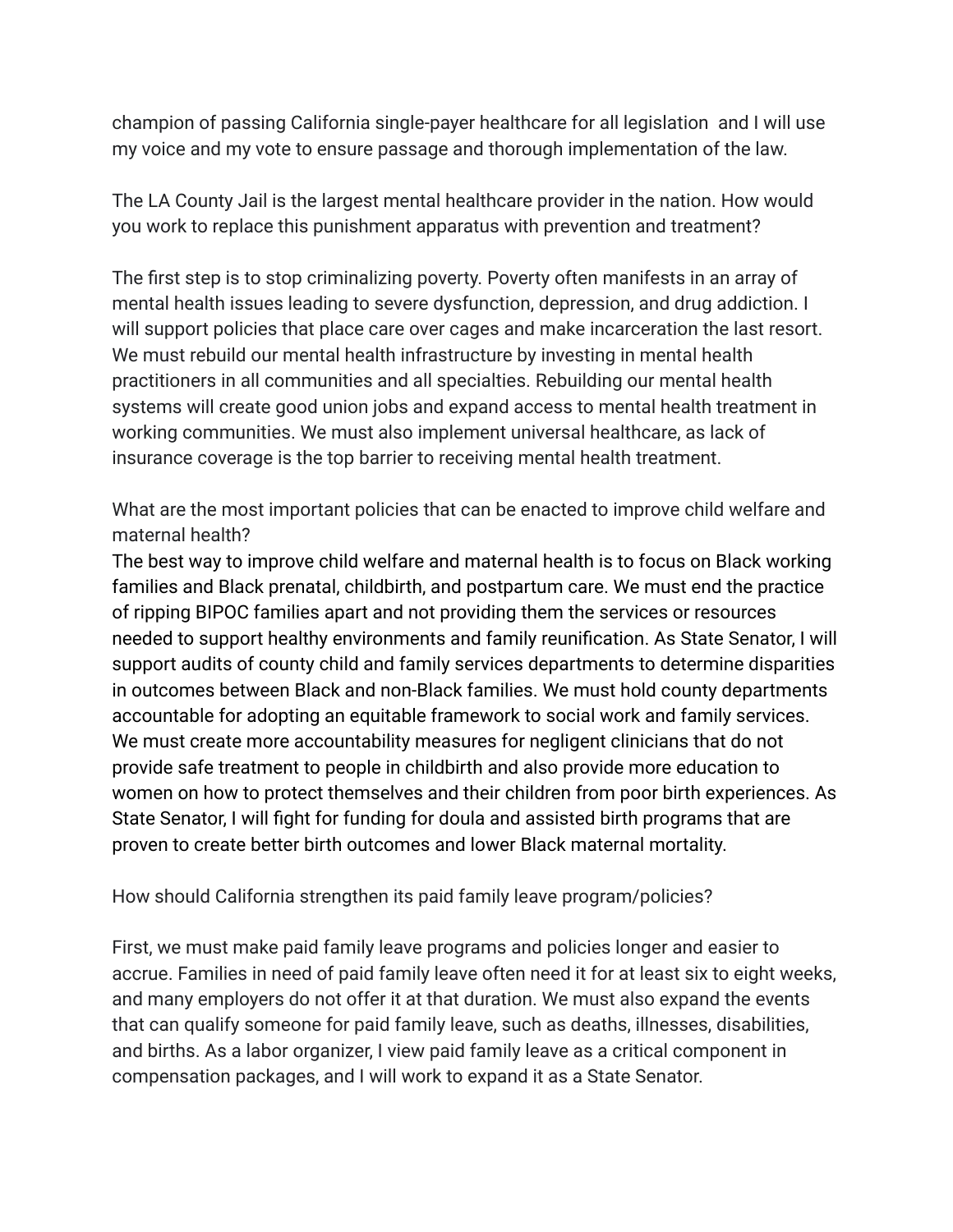The legalization of cannabis has not been accompanied by expunging marijuana convictions, reparations to the victims of the drug war, or an equitable distribution of commercial cannabis opportunities. How would you balance social justice and medical concerns while ending the drug war?

We must remain committed to ending the War on Drugs and its lasting impacts on Black communities. If elected, I will work alongside the Attorney General to hold county courts accountable for not processing cannabis expungements in a timely manner. Many Californians with cannabis convictions have waited over 120 days after petitioning the court for expungement. These convictions impact housing, employment, education, and access to financial resources. We must be diligent in our pursuit of justice and equity and hold lagging courts accountable. I will author policies that ends arbitrary sentencing for drug offenses.

Do you support safe injection sites for drug users? Yes

How will you work to improve equitable access to non-car modes of transportation in your district?

Access to clean, safe, and affordable transportation is critical for working communities. With Los Angeles being a heavily car-dependent region, we must work at all levels of government to create and expand protected bike lanes, fix sidewalks, and engineer a statewide high-speed rail system. Private vehicles are often unaffordable to working families, especially when the cost of gas and maintenance are factored in. Also, we face unbearable and unsafe amounts of traffic and a warming planet directly worsened by fossil-fuel-burning vehicles. The state passed legislation to create and build a high-speed rail over ten years ago, and we are just now seeing approvals on environmental impact documents. If elected, I will support additional funding to the California High-Speed Rail Authority and work alongside its board to ensure the jobs that are created from the high-speed rail are good union jobs. I will work to ensure that the authority's project development tasks are in line with the California Environmental Quality Act (CEQA) and that the state never abandons its commitment to building a clean and green high-speed rail system. Most importantly, I will make transportation a priority.

Transportation policy does not receive enough attention at state and local levels, and I will work to utilize federal dollars coming down from the Build Back Better deal to create infrastructure for clean transportation modes including trains, bicycles, and buses throughout our state.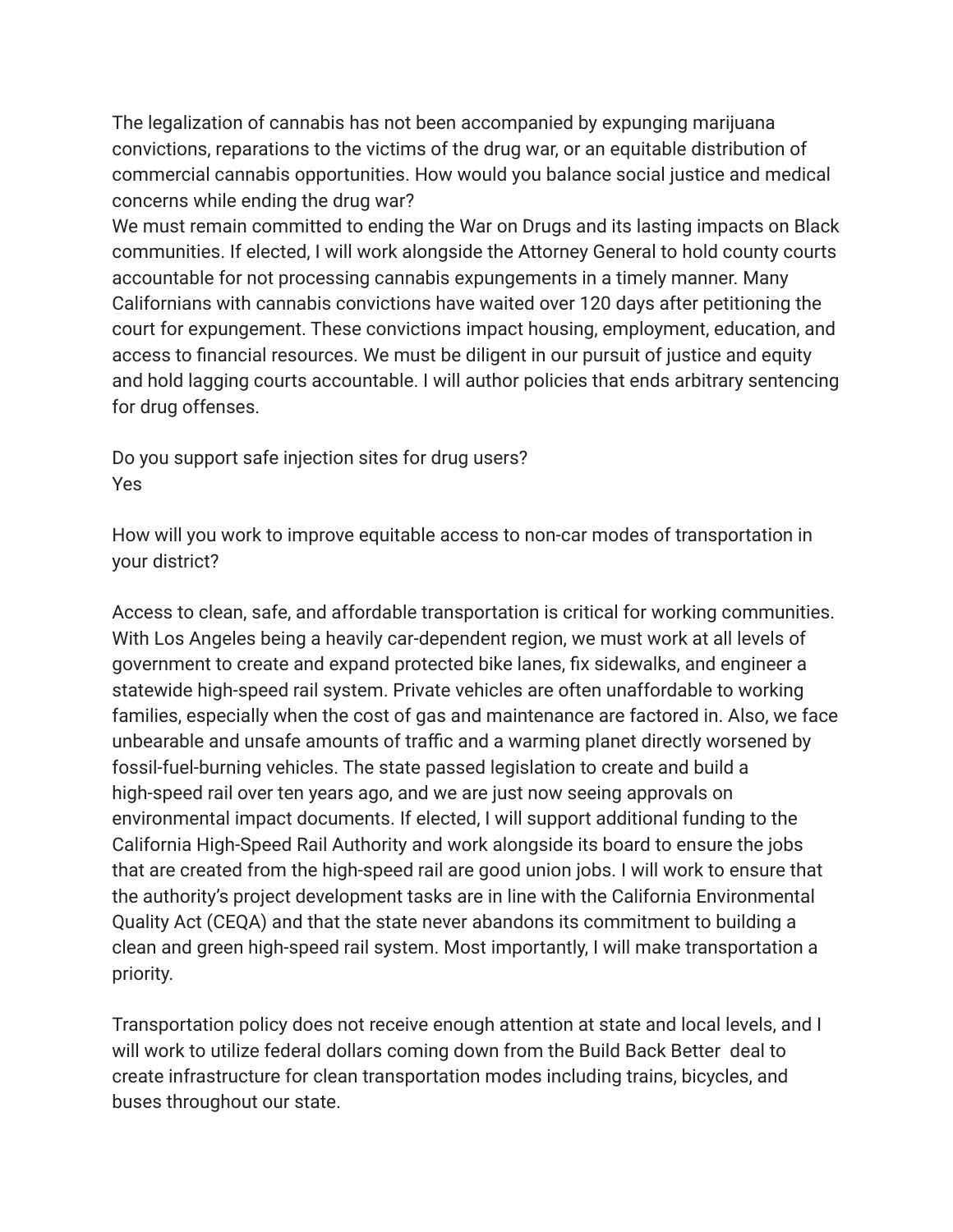Do you support tax incentives and rebates for being car-free? (similar to those for purchasing an electric car) **Y**/N

Do you support the prohibition of all freeway widening in California? Y/**N** - I understand the displacement and pollution that comes with all freeway widening projects. However, we must first provide a just transition to the workers and ensure not a single job is lost before we implement a prohibition.

Do you support decriminalizing jaywalking? Yes

Do you support Calbike's proposal for a \$500M investment in a bicycle and pedestrian network grant program? Yes

Do you support proposals mandating that municipalities implement complete streets redesigns?

Yes

Do you support making public transportation and bike-share free? Yes

What are your plans for criminal justice and public safety? What actions do you think should be taken at the state level to reduce police violence?

My vision for community safety includes alternatives to policing and incarceration. I do not believe our current criminal justice and policing systems are protecting our communities or preventing violent crime. We are subjected to high amounts of overpolicing and surveillance across California, and, as a result,many Californians of all backgrounds do not feel safe in their communities. I support assessing all law enforcement budgets and reallocating funds to programs and policies that are proven to curb crime, including guaranteed income, housing, good job creation, and investments in public education, from free universal preschool through free higher education. Law enforcement accountability is a critical piece in pursuing justice and fairness, and we must become committed to holding abusive law enforcement accountable. My vision for community safety includes drastically transforming and reimagining law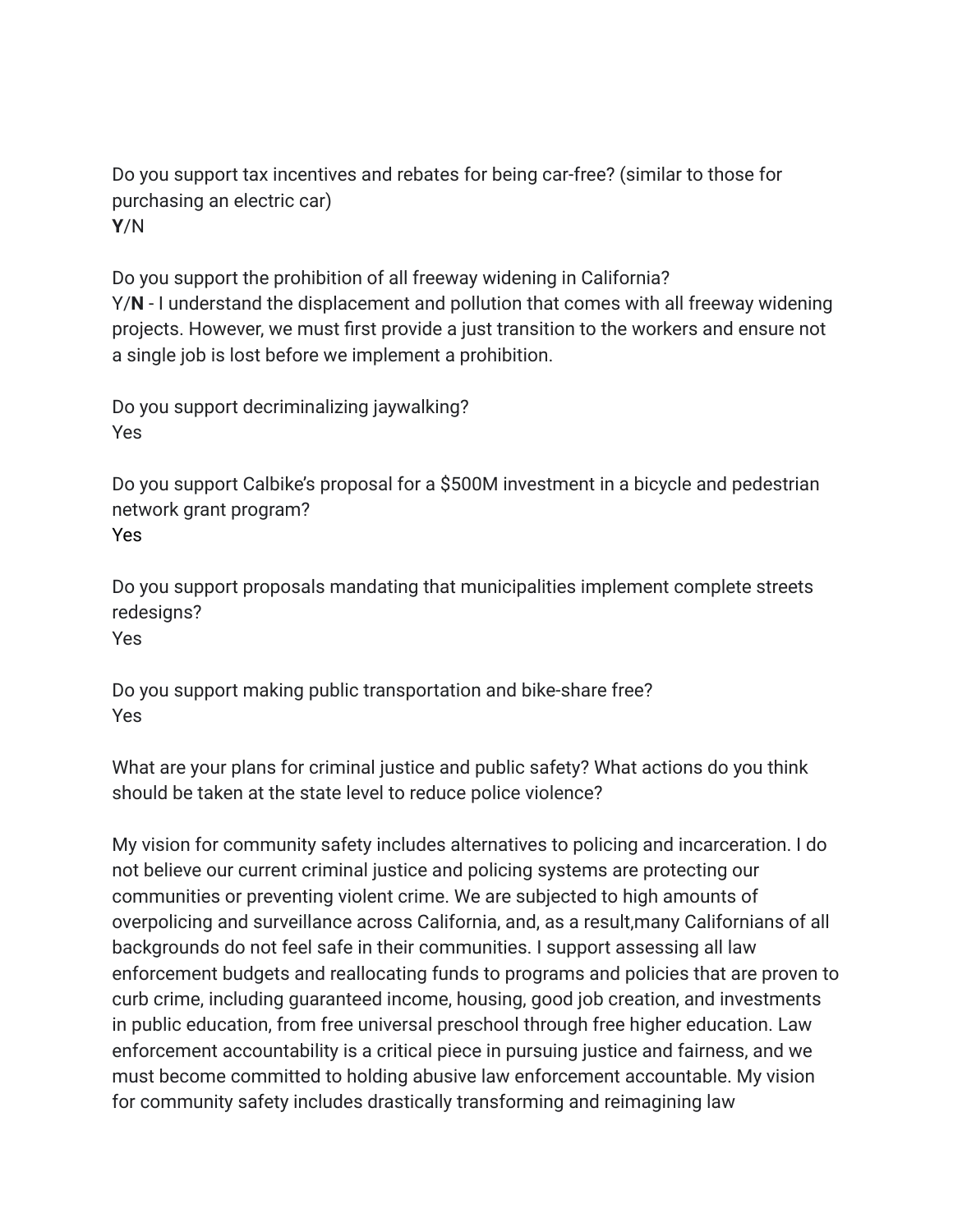enforcement and our courts in order to reduce crime, end mass incarceration, protect people and families, and save lives. I believe we can achieve these goals by sharply narrowing what is considered acceptable use-of-force policies for law enforcement, reallocating law enforcement budgets to community-led alternatives, ending arbitrary sentencing, and creating coordinated reentry systems for formerly incarcerated Californians.

Do you support removing armed officers from traffic enforcement? Yes

Do you support ending qualified immunity at the state level? Yes

Do you support reallocating municipal budgets from law enforcement toward social services?

Yes

Do you support enfranchising all convicts currently serving prison time? Yes

What do you think are the most important actions to take to keep California elections free and fair?

California has the most free and protected elections in the nation, and we must fight to advance protections of our election processes. I supported California becoming a vote-by-mail state, which has proven to increase voter turnout without also increasing voter fraud. We must combat allegations of voter fraud that are often meant to attack the democratic process. If elected, I will be proactive about ensuring Black and Brown communities have an equitable number of polling places and ballot boxes to remove barriers to voting and combat disenfranchisement. As State Senator, I will support consistent and thorough auditing of election clerks, to ensure accuracy of documents, vote counts, and election protocols.

Do you support legislation to remove corporate contributions from elections? Yes

What, if any, changes would you make to California's recall, referendum, and ballot initiative process?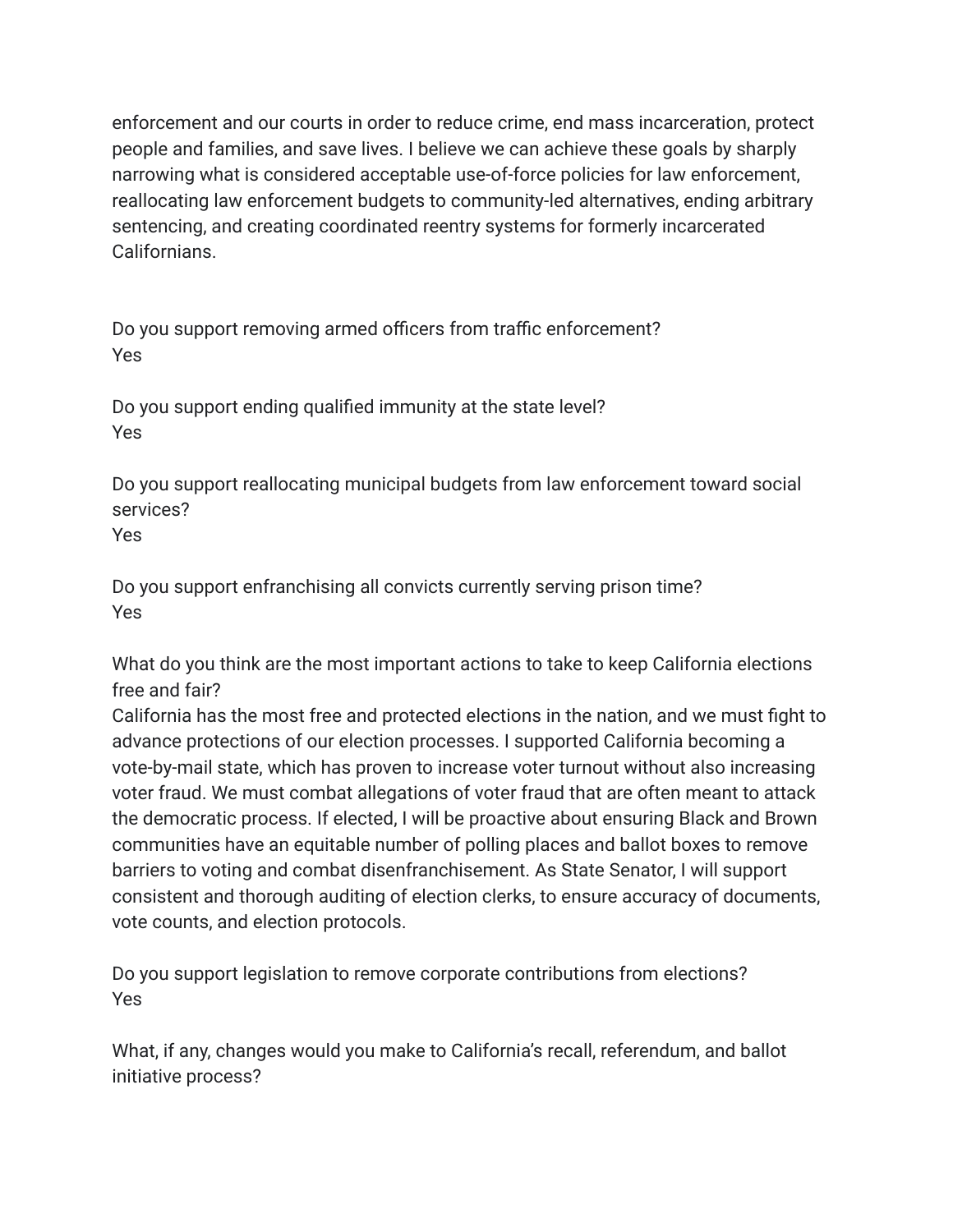I believe the threshold of only needing 12% of the last vote for the office to trigger a recall is far too low and should be raised. We are fortunate to have beaten the Newsom recall effort, but it was too close of a possibility that we end up with a treacherous Republican Governor elected by a small minority of California voters and not representative of the will of the people. As State Senator, I will strongly support legislation that raises the threshold to qualify signatures for a recall election.

Schools have been underfunded for decades. What investments are you willing to make to build resilient schools that can overcome future crises?

For decades, Prop 13 curbed our ability to fund needed social services, and I strongly support repealing it in order to end the windfall of tax breaks granted to wealthy corporations. I believe property tax should fund our schools, but we must diversify the funding pool across the state. This old and flawed system of funding education creates inevitable inequities between high-earning communities and working-class communities. I will not support any new funding policies that allow corporations to get away with not paying for education in California, as this creates vast achievement gaps for BIPOC and working-class communities.

Our schools are in need of maintenance. What is your plan to update them? We must first adopt a split-roll tax, like Proposition 15, to ensure that we have a more equitable education funding stream, which would support school maintenance. We must create a federal, state, and county partnership between legislators and school boards to determine funding needed to make large investments in our school infrastructure. I will work to ensure these investments create good union jobs, including input from faculty, classified employees, parents, and students. I will also work to prevent school displacement, particularly in Black and Brown neighborhoods, to ensure renovations do not disrupt the academic schedule.

What are the pros and cons of charter schools and how should the state regulate and support greater accountability for them?

Charter schools once presented themselves as a strong alternative to failing public school systems due to widespread divestment. But we've seen how charter schools fail to fulfill the promise of stronger student achievement and outcomes and, even more importantly, fail to welcome all students or unionize teachers and staff. The state should place a freeze on the opening of all new charter schools and immediately focus on fully funding our community public schools.